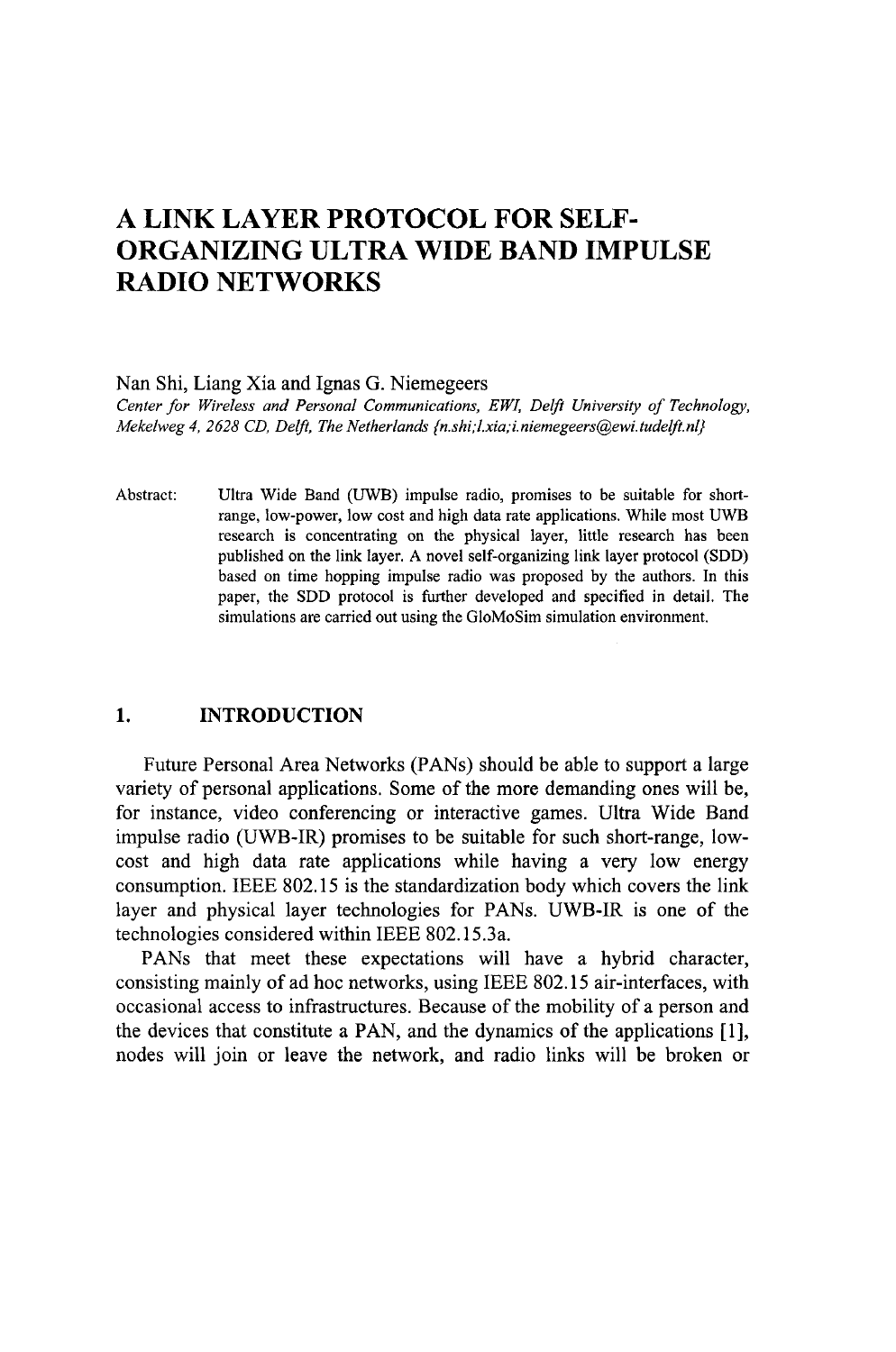established. Therefore the network should be able to quickly configure and reconfigure itself. These operations should be done without the intervention of a user or a system administrator, and therefore will have to be selforganizing. Self-organization in this context implies the discovery of neighbors, the creation of connections, the scheduling of transmissions and the formation and re-configuration of the network topology.

In [2] we introduced a novel link layer protocol, for PANS based on UWB-IR, i.e., Self-organizing Device discovery and Data transmission (SDD) protocol. The SDD protocol makes use of time hopping multiple access, which is an intrinsic feature of UWB-IR. This protocol is able to automatically discover nodes within radio range, form a distributed link layer topology and assign channel resources for collision-free transmissions.

In this paper we highlight the key aspects in the design of the SDD protocol, present a further developed and optimized version of the protocol and analyze its behavior by means of simulation. In Section 2, we discuss issues related to the design of UWB-IR based networks. In Section **3,** we describe the sub-processes of the SDD protocol. In Section 4, the performance parameters which characterize the quality of self-organization in the SDD protocol are specified and analyzed by means of simulation in Section 5.

# **2. DESIGN ISSUES OF UWB-IR BASED NETWORKS**

In order to design a high data rate and fast medium access in UWB ad hoc networks, a number of facts and design issues related to the UWB-IR technique need to be kept in mind.

- TH impulse radio: Low duty cycle and low power density are crucial properties of TH impulse radio. Multiple access can be achieved by TH spread spectrum, which uses a pseudorandom time hopping sequence, called the TH code. TH impulse radio also has in principle the capability to determine its location with great accuracy, i.e., of the order of subcentimeter [3].
- Collisions: As a result of the low duty cycle of TH impulse radio, the probability that packets overlapping in time collide is decreased. When multiple packets transmitted on different codes arrive at a node simultaneously, the node is able to decode the information on its own code while the information on other codes is perceived as noise [5]. This enables simultaneous in-range transmissions and receptions on different codes. This improves the aggregate capacity of the network. We base our design on the assumption that no more than 10 nodes communicate simultaneously. This allows us to neglect the multiple access interference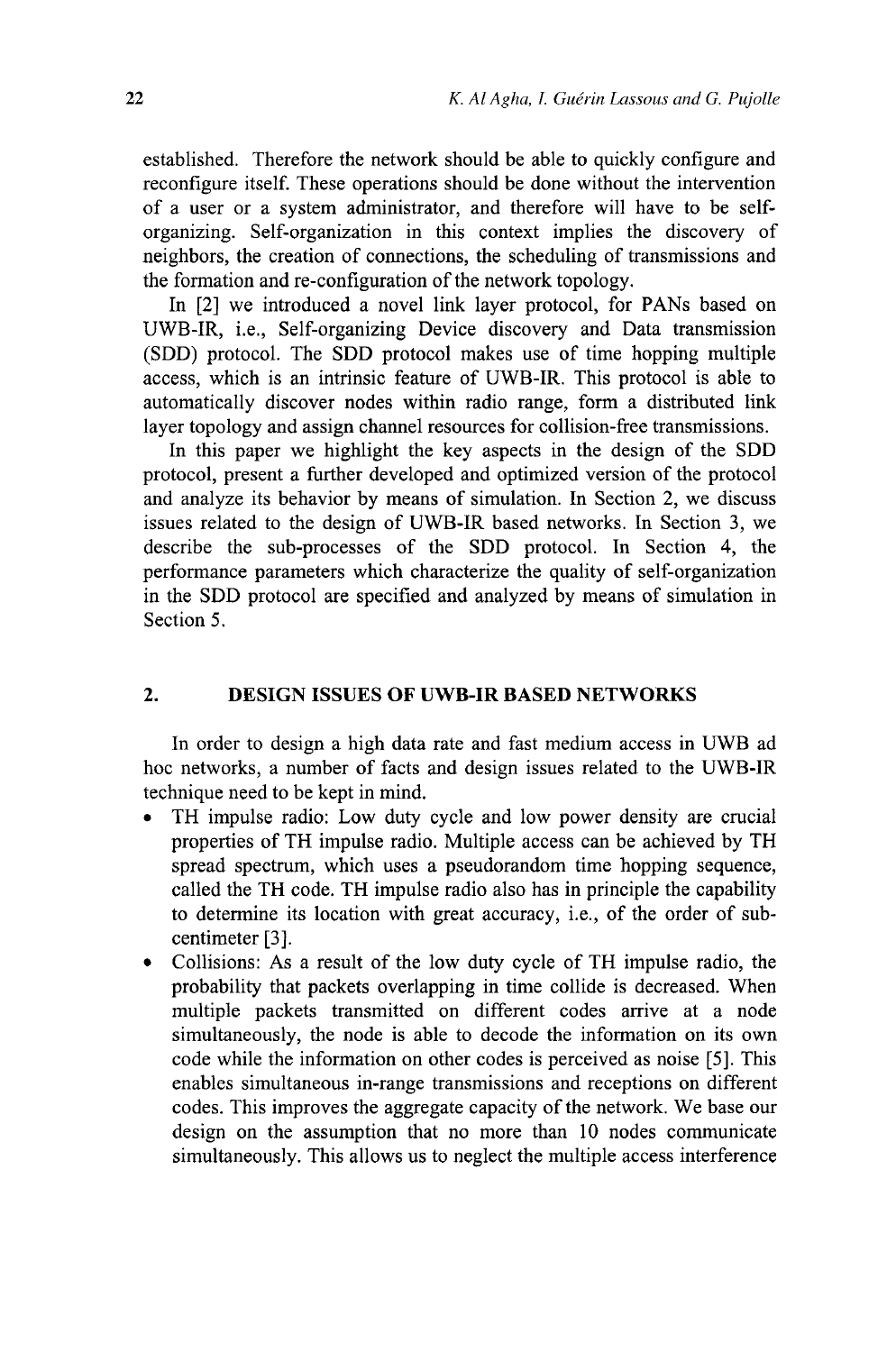(MAI) in this instance and ensure that the achievable data rate of a node is not affected [4].Furthermore, when overlapping packets sent on the same code arrive (Fig.1), multiple pulses are received in one frame and the pulses may not exactly overlap. The result is an increase in MA1 but not a collision since packets are still successfully received. By using a novel blind synchronization method [6], the receiver is able to decode the overlapping packets of the same code. A packet collision happens only when two or more packets with the same code exactly coincide in time at a node; the physical layer will detect this collision.



*Figure* 1. Packets overlapping on the same TH code.

- Carrier-sensing: The low power density and low duty cycle of TH impulse radio however implies that it is difficult to distinguish idle periods from packet transmission periods in an UWB receiver [7] and then a long channel detection delay can not be avoided. As a result, MAC protocols based on carrier-sensing would result in poor performance.
- Acquisition time: The signal acquisition time of impulse radio receivers  $\bullet$ is longer than conventional receivers (of the order of ms). The transmission of one data packet between two devices normally requires one or more signal acquisitions. The long signal acquisition time may degrade the achievable throughput [8]. To mitigate this effect we have a physical layer design which targets a relatively short acquisition time, of the order of 0. lms [6]. Moreover, the link layer protocol design should as much as possible avoid frequent synchronizations.
- Spreading code: TH impulse radio has a large and adjustable code family; it enables each node to be assigned different codes, e.g., a TH sequence [5]. We define three basic types of codes: *common*, transmitterbased and receiver-based codes, denoted respectively by C,  $C_{iT}$  and  $C_{iR}$ . The receiver-based and transmitter-based codes can be derived from a node's unique 48-bit IEEE MAC address by using a pseudo random process, e.g., using the method proposed in [9]. The common code is defined as a signaling channel for exchanging specific control messages.
- Neighbor discovery: Using TH spread spectrum as the multiple access method implies that data transmission is not possible before the communication codes are known by the sending and receiving nodes.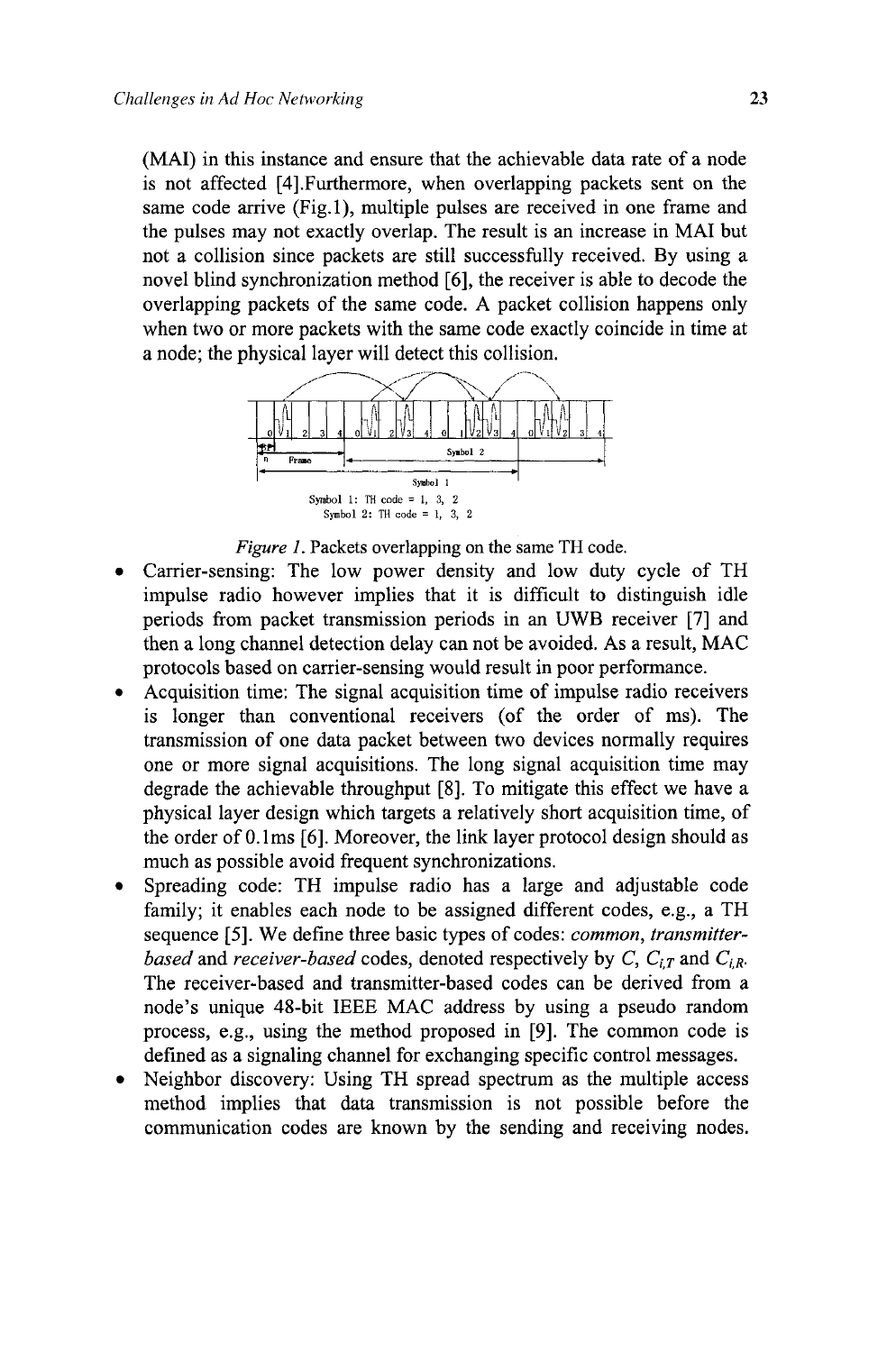Neighbor discovery is the process during which nodes get to know the presence and identity of their neighbors.

### **3. OPERATIONS OF THE SDD PROTOCOL**

In this section we discuss performance related aspects and optimizations of the SDD protocol. For more details on the operation of the protocol we refer to [I]. We consider a scenario where a number of nodes within radio range of each other are expected to form and maintain a single-hop ad hoc network. The protocol consists of two sub-processes: *Device Discovery* (DD) and *Data Transmission* (DT).

#### **3.1 Device Discovery Process**

The DD process can discover multiple nodes per synchronization. This is unlike Bluetooth and it clearly speeds up the network formation. For example, Bluetooth needs up to 10.24s to finish one discovery cycle; on average, it spends 5-6s finding only one device (see Bluetooth specifications). We will show that (see Section 5) our protocol uses around 50ms to find 10 nodes and 70ms to find 50 nodes.

We illustrate how the DD process works. To simplify the explanation, the propagation delay is not shown in the following figures. As shown in Fig. 2, if node *i* is switched on, it first stays in *Idle* state for a random period with uniform distribution. Then, node *i* broadcasts an Inquiry (IS) packet on the common code C. The acquisition header of the IS packet allows the nodes in range and listening, e.g. node j, to synchronize with node *i.* After sending the IS packet, node *i* starts a response scan operation which is able to receive multiple responses from the inquired nodes. During this operation, node *i*  periodically sends Low Rate Synchronization (LRS) packets on code *Ci,T* of node i to keep all inquired nodes synchronized.



*Figure* 2. Device Discovery process.

If the link *i-j* already exists, j doesn't have to reply and returns to *Idle*  state monitoring code C. Otherwise, after a random number of time slots, denoted by  $T_{j,backoff}$ , node *j* responds with an Inquiry Response (IR) packet on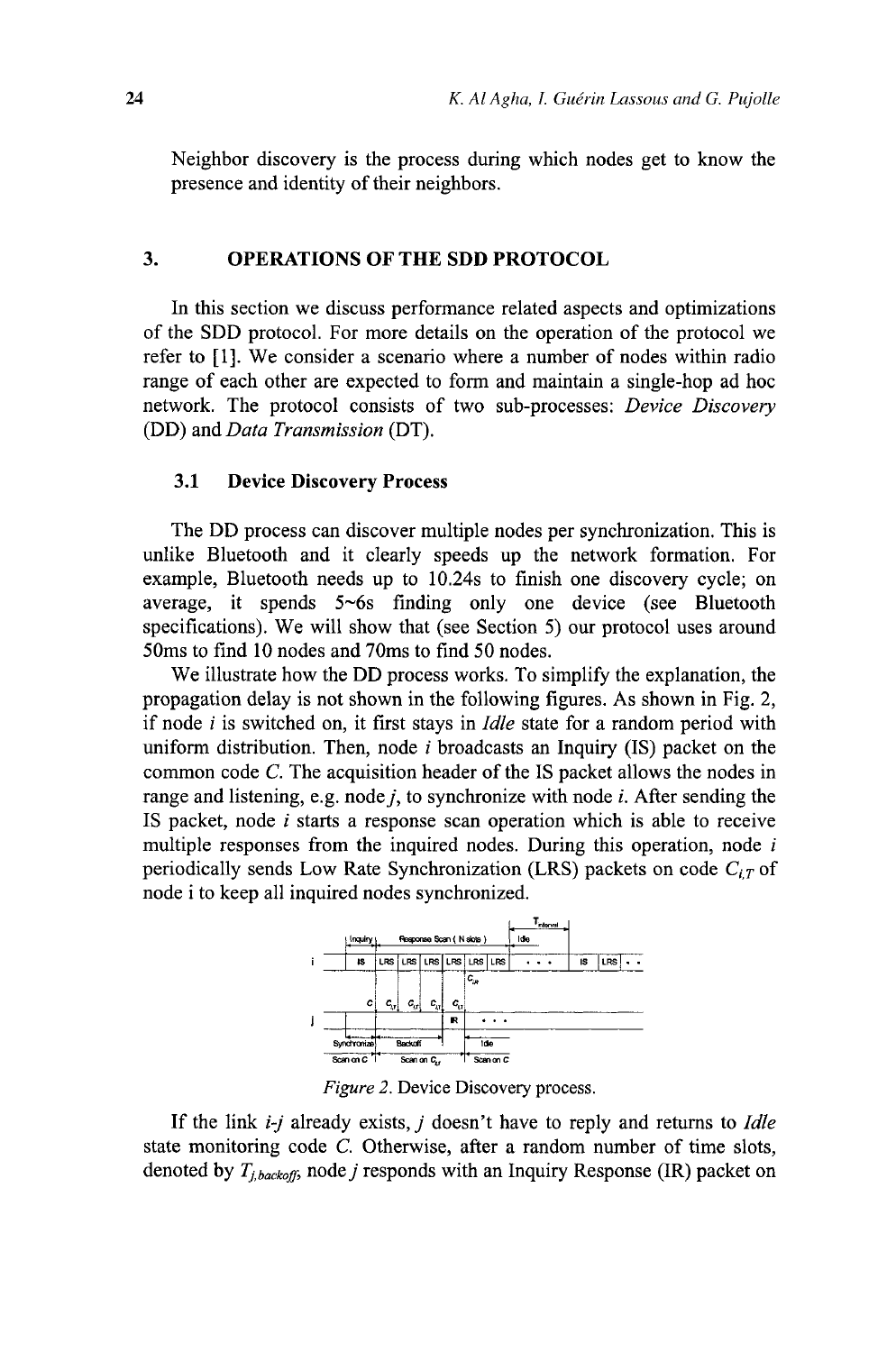the code  $C_{i,R}$  of node i.  $T_{j,backoff}$  is determined by node i's scanning window size  $w_{i,scan}$ . It is uniformly distributed in the range [0,  $w_{i,scan}$ ]. Afterwards, node *j* returns to Idle state. If node *j* is successful in sending the IR packet containing node j's code  $C_{i,T}$ , node i and j have discovered each other and are ready for data transmission.

The number of slots during the response scan is called the *response scan* window size  $w_{i,scan}$ . The larger  $w_{i,scan}$ , the lower the probability of response packet collisions but on the other hand the longer the response scan duration. Two parameters are related to  $w_{i,scan}$ , of which one is the initial value of the scan window size  $W$  after a node is powered on and the other is the adaptation factor  $\beta$ .  $\beta$  is to scale the changes of  $w_{i, scan}$  each time. The information of the discovered node is stored in the neighbor list. The maximum size of the neighbor list is denoted as  $l_{max}$ . The discovery interval  $T_{int short}$  and  $T_{int long}$  determines the frequency with which the DD process is executed.

#### **3.2 Data Transmission Process**



Figure **3.** Data Transmission process.

The DT process is initiated by an RTS-CTS handshake using code C. Fig.3 illustrates the unicast data transmission process for two nodes. Node  $i$ needs to send data to node *j.* If node i is Idle, it first broadcasts an RTS packet on code C. Without waiting for the response, node *i* continues to send an LRS packet on code  $C_{iT}$  to keep node *j* synchronized. Right after node *j* receives the RTS packet, it replies to node i by sending a CTS packet on code C. In the meantime, node *j* begins to monitor code  $C_{i,T}$ . Subsequently, the data packet is transmitted on code  $C_{i,T}$  from node i to node j. If it succeeds, node *j* replies to node *i* with an ACK packet on code  $C_{j,T}$ . Finally both nodes i and *j* return to Idle state.

When node  $i$  does not receive a CTS packet from node  $j$ , node  $i$  will periodically attempt to resend an RTS packet in  $T_s$  interval for at most m times. This is illustrated in Fig.3. If there is still no response after  $m$  number of RTS packets, it means that either node  $j$  has left the radio range of node  $i$ , node *j* has been powered off, or the connection between node i and *j* has been disturbed for a long time.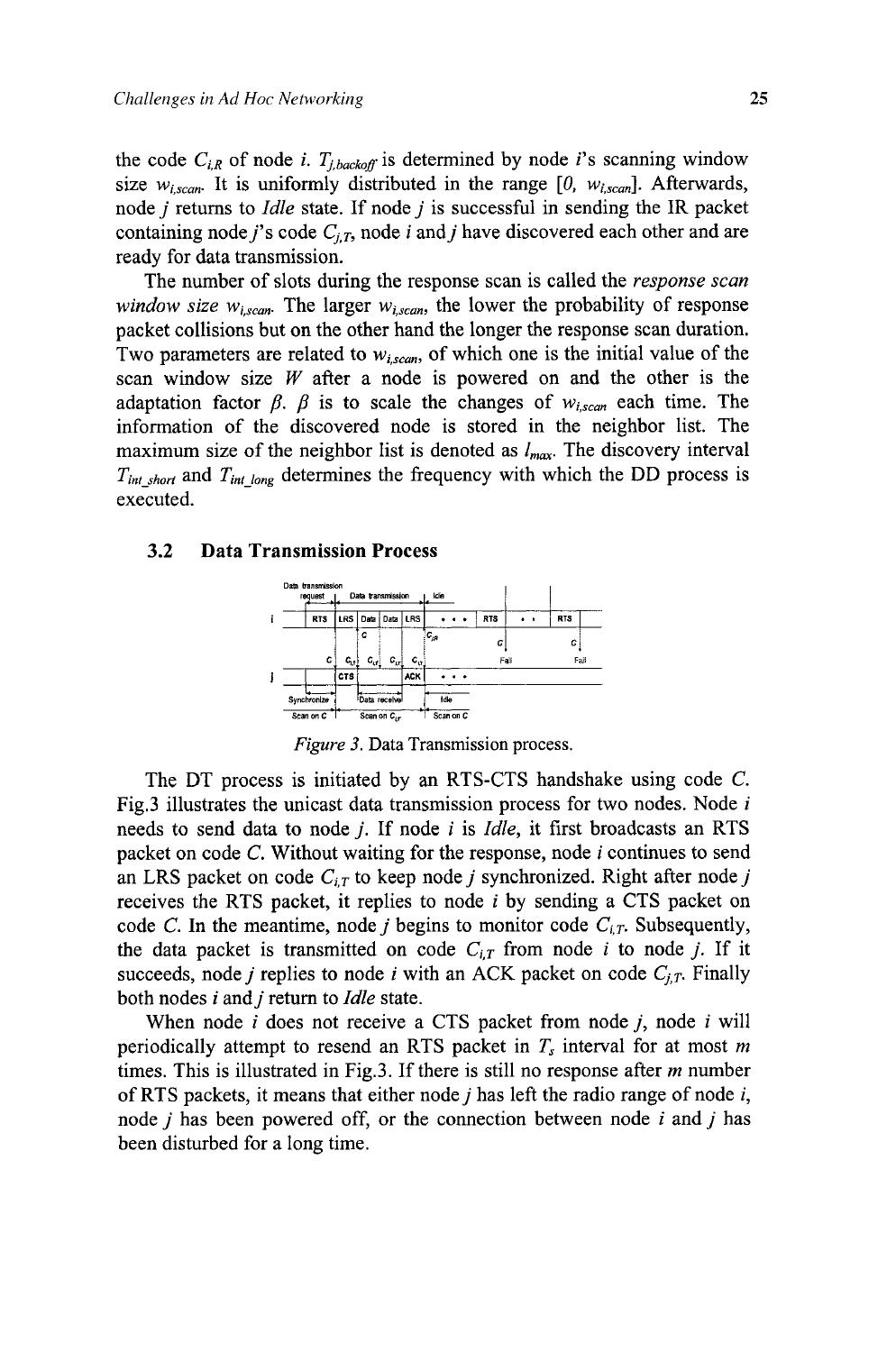#### **4. PERFORMANCE EVALUATION**





*Figure 4. SDD* discovery time.

We define *discovery time*  $\overline{T}_{\text{disc}}$  as the average time spent by a selforganization protocol to enable any newly entering node or group of nodes to discover and incorporate with all or most neighboring nodes. It should be short enough to allow timely configuration and re-configuration of the link topology relative to the dynamics of the network. **A** relevant measure is the time for a particular node *i* to detect a neighboring node *j* has joined or left, denoted by  $T_{i,j}$  and  $T_{i,den}^{j}$ .

The discovery time  $T_{i,disc}$  of the SDD protocol is defined as the duration of a set of successive DD processes with short average interval. It is counted from the moment that a node using  $T_{int short}$  interval to the moment it changes to  $T_{int\_long}$  interval mean (see Fig.4). The period of one DD attempt is denoted as  $T_{i,dd}$ ,  $T_{i,dd} = v_{IS} + w_{i,scan} \times \sigma$  where  $v_{IS}$  is IS packet transmission time and  $\sigma$  is the time slot used in response scan window. The average discovery time  $\overline{T}_{disc}$  is as follows:

$$
\overline{T}_{\text{disc}} = \frac{1}{N_{\text{total}}} \sum_{i=1}^{N_{\text{total}}} \left( \sum_{k=1}^{r} T_{i,dd}(k) + \sum_{k=1}^{r-1} T_{\text{int\_short}} \right) \tag{1}
$$

There are k  $(1 \le k \le r)$  times DD attempts within the discovery time for a single node. *r* is obtained from the simulation.

#### 2) Discovery ratio:

We define the *discovery ratio*  $\overline{\rho}$  as the average percent of the number of neighbors on the list in the total number of nodes within the radio range. Note that this measure relates to the network as a whole and not to an individual node. Discovery ratio is calculated as the average percentage of discovered neighbors after one discovery time. *di* is the degree of any node *i.* 

$$
\overline{\rho} = \frac{1}{N_{\text{total}}} \sum_{i=1}^{N_{\infty}} \frac{d_i}{N_{\text{total}} - 1} \tag{2}
$$

**3)** Effect on throughput:

When network nodes frequently join and leave, the self-organization processes, i.e., device discovery and connection setup, need to be performed more often. We define the *effect on throughput* as the achievable throughput measured when discovery processes are performed to the throughput measured when discovery processes are not performed. We measure the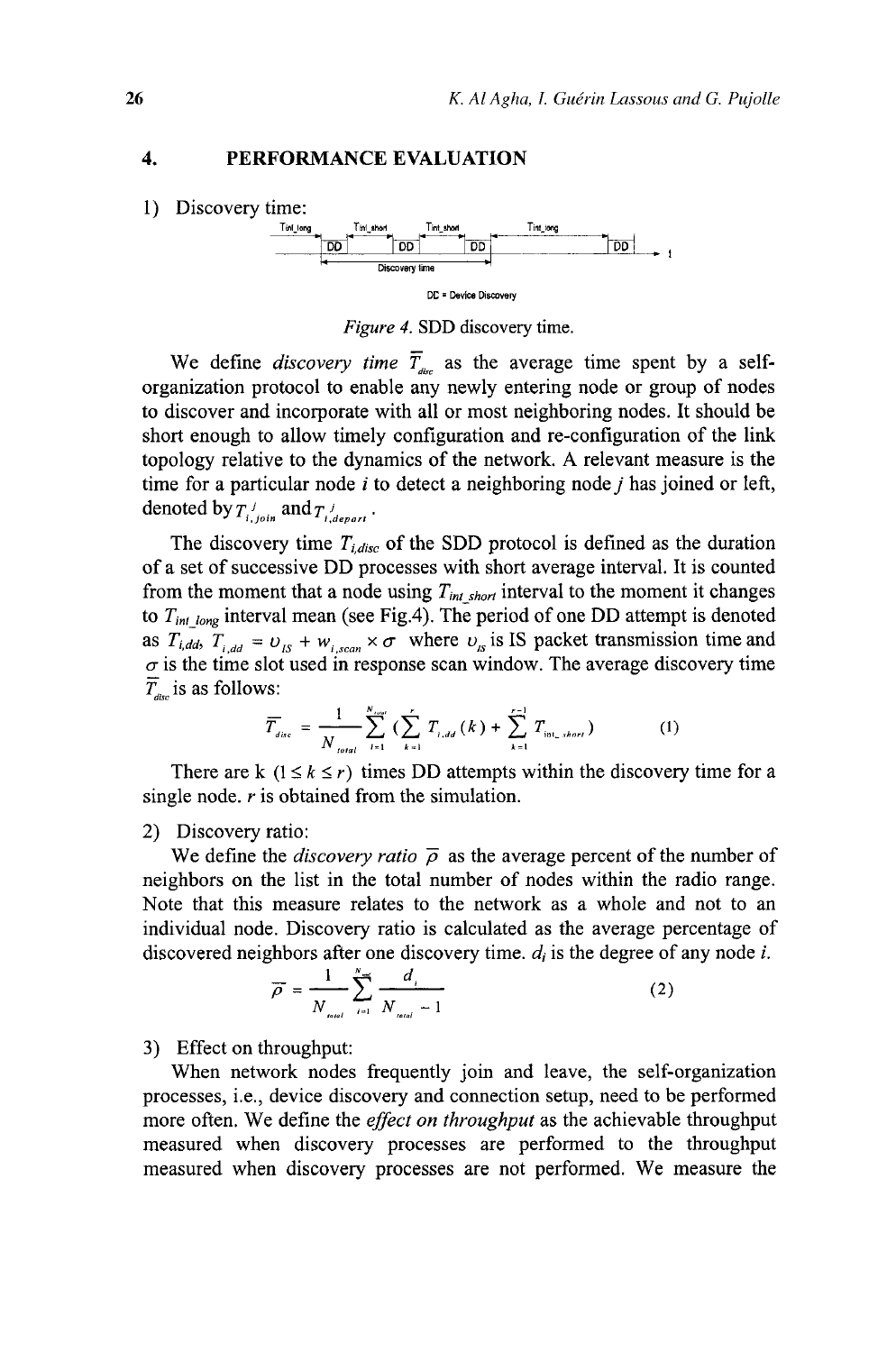achievable throughput when DD process is performed as well as when DD process is not performed. The comparison of the two measurement results can show the effect of DD process on throughput. Throughput is defined as the average successful transmission rate.

## **5. SIMULATION RESULTS**

We did an initial performance evaluation of the SDD protocol using GloMoSim. Based on an interactive game scenario described in [I], we consider a number of nodes forming a single-hop network within an area of  $10m \times 10m$ , i.e., corresponding to an in-room environment. The nodes are less than 50 and are uniformly distributed over the simulation area. Node mobility is neglected in this scenario. We assume an error-free channel, hence all packet losses are due to collisions or buffer overflow.

| <i>e</i> avic 1.1 and de con obechneutions |               |                                           |                   |
|--------------------------------------------|---------------|-------------------------------------------|-------------------|
| Parameter                                  | Value         | Parameter                                 | Value             |
| Achievable data rate                       | 110 Mbps      | Initial time $T_{int}$                    | [1ms, 20ms]       |
| Traffic model                              | <b>CBR</b>    | Slot duration for DD $\sigma$             | $20 \mu s$        |
| Packet size                                | 2000 bytes    | $T_{int\_short}$                          | 10ms              |
| Buffer size                                | 10000 packets | $T_{\text{int\_long}}$                    | 1s                |
| Channel acquisition time                   | $0.1$ ms      | Retransmission interval<br>mean $E/T_s$   | $0.2$ ms          |
| IS packet size                             | 36 bytes      | Retransmission times m                    | 3                 |
| IR packet size                             | 20 bytes      | Response scan window<br>initial value $W$ | 15 or 32 slots    |
| RTS packet size                            | 36 bytes      | Neighbor list size $l_{max}$              | 10 to 100 entries |
| CTS packet size                            | 36 bytes      | Neighbor list time out $T_{\text{max}}$   | 100 <sub>s</sub>  |

Table 1 Parameter specifications

The system parameters used to evaluate the SDD protocol are listed in Table 1. We set the achievable data rate to 1 IOMbps corresponding to the IEEE 802.15.3a standard. The signal acquisition time is set to O.lms, which can be further improved [6]. In order to avoid frequent synchronizations, we use a large packet length of 2000 bytes. The choice of protocol parameters is mostly based on preliminary experiments.

# **5.1 Discovery time**

We first investigate the influence of the response scan window size on *discovery time.* We assume  $l_{max}$  is larger than the number of nodes and hence does not impact the discovery time.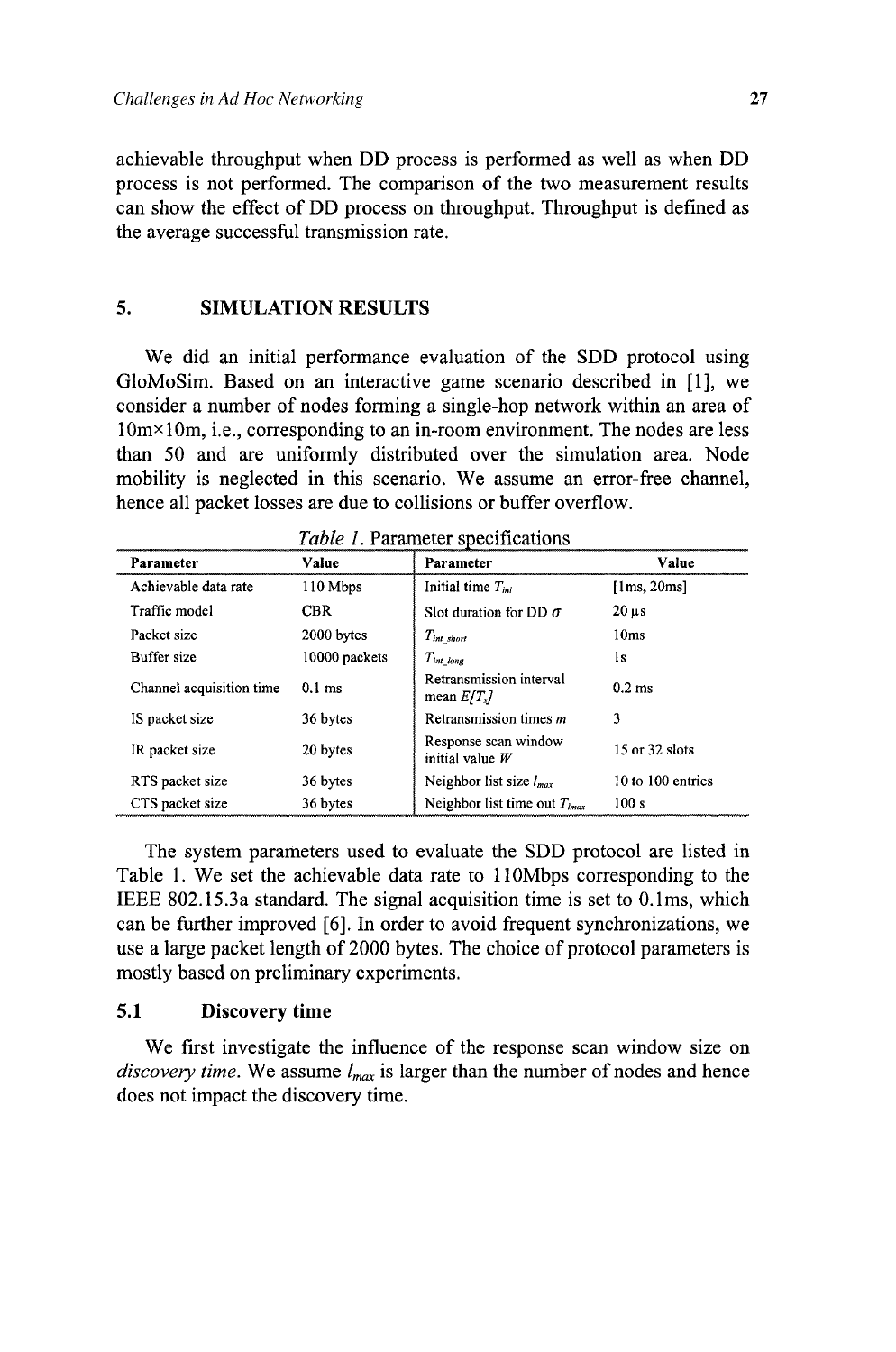

*Figure5.* (a) The average number of DD processes in one discovery; (b) The average discovery time.

In Fig.5, we observed a certain degree of linearity in terms of the number of nodes. Moreover, the maximum discovery time for a 50-node setting is less than 75ms which is much lower than the magnitude of the discovery time in Bluetooth. We also observe that as we use different initial scan window size W and the adaptation factor  $\beta$  (see Fig.5),  $\overline{T}_{\alpha}$  is slightly different within a certain range. The difference is caused by the different adaptation parameters W and  $\beta$ . The difference is not so dramatic because in the initial setting,  $T_{int short}$  is one or two orders of magnitude larger than the response scan window period which is from 0.2 ms to 0.7ms. We now investigate the influence of the neighbor list size  $l_{max}$  on average discovery time  $\overline{T}_{disc}$  for different numbers of in-range nodes. In this experiment, the initial scan window size W is chosen as 31, and the adaptation factor  $\beta$  is 2.



*Figure 6.* The average discovery time *Figure 7.* Average discovery ratio. for different neighbor list sizes.

As shown in Fig.6, we can see that when the neighbor list size  $I_{max}$  is smaller than the number of nodes, the discovery time increases as  $l_{max}$ increases. The reason is that the DD processes with  $T_{int\_short}$  interval terminate only according to one condition that the neighbor list is full. More time is needed by each node to fill in its neighbor list when  $I_{max}$  increases. In this case, the degree  $d_i$  of each node is equal to  $l_{max}$ . If  $l_{max}$  is equal to or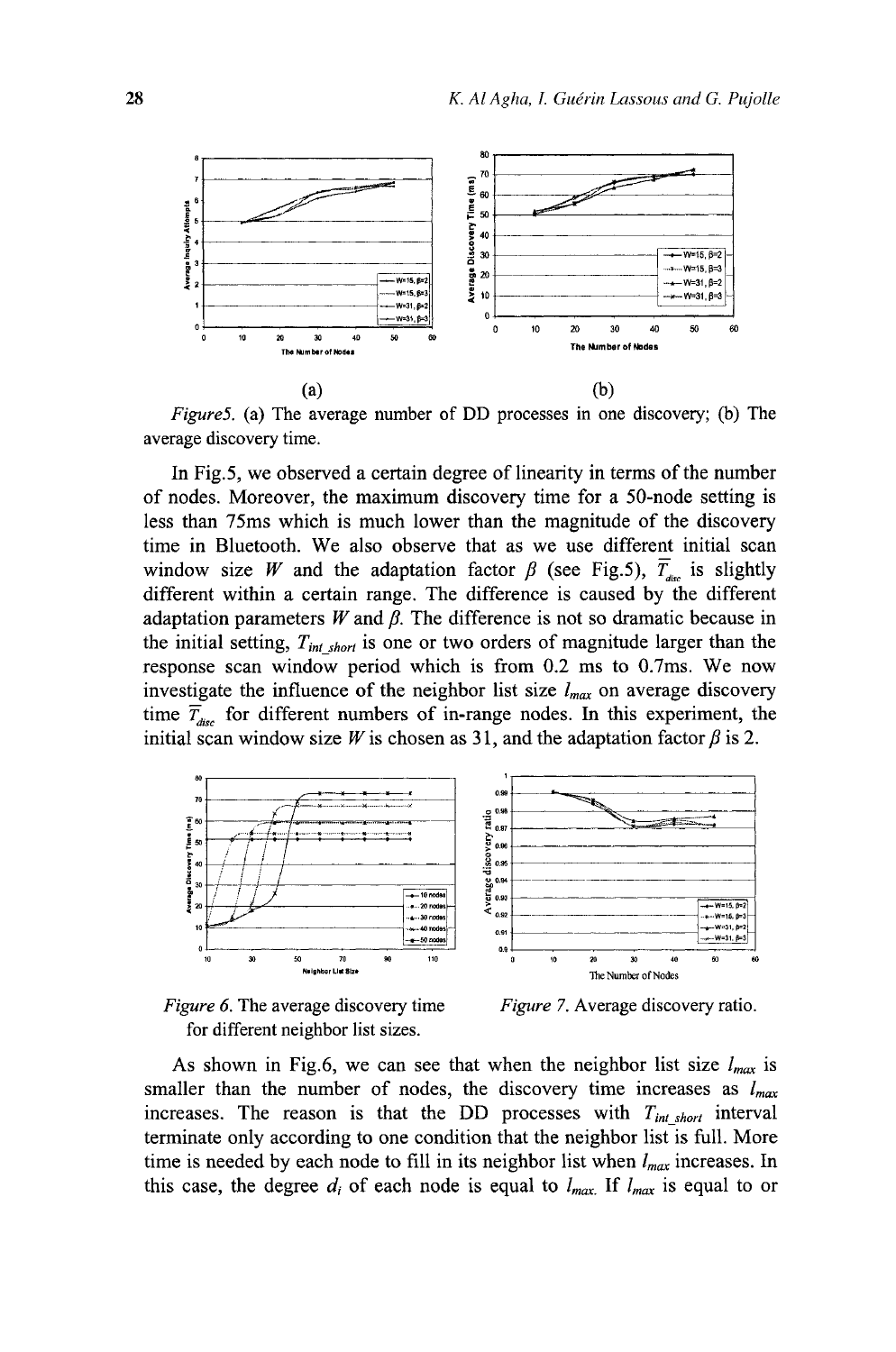larger than the number of adjacent nodes, when the network is fully connected, the discovery time reaches a steady maximum value. This is because the DD processes with  $T_{int short}$  interval terminate due to the fact that no new neighbor has been found in the last three contiguous discovery processes.

### **5.2 Discovery ratio**

With the same parameter settings as in the initial experiments, the average discovery ratio was measured. We set the neighbor list size  $l_{max}$ much larger than the total number of node. From Fig.7, we observe that the average discovery ratio  $\bar{\rho}$  is always higher than 0.97 for different number of nodes. It shows that most nodes can find most of their neighbors in one discovery time. Thus, the degree of any node is very close to the number of in-range nodes. Therefore, the node similarity can be satisfied in the network topology formed by SDD protocol. In Fig.7, when the number of nodes increases,  $\overline{\rho}$  slightly decreases. This is because when more nodes come up in the network, the probability that more DD processes overlap with each other increases, as well as the probability of collisions of packets.

### **5.3 Throughput behavior**

This experiment evaluates the influence of the DD processes on the system throughput. We only consider 4 nodes in this experiment and thus the effect of MA1 and routing protocol can be neglected. In both the situations of without and with DD processes, the initial DD process has to be executed.



*Figure 8*. Throughput behavior with/without device discovery.

When the packet generation rate is smaller than 4000 pkts/sec and the network is lightly loaded, the throughput increases with the packet generation rate (see Fig.8). For higher packet arrival rates, the network is saturated and the throughput stays above 54 Mbit/s. When the network is either lightly loaded or saturated, we observe that the device discovery has very little influence on the system throughput. It benefits from the high data rate and capability of multiple transmissions offered by TH impulse radio.